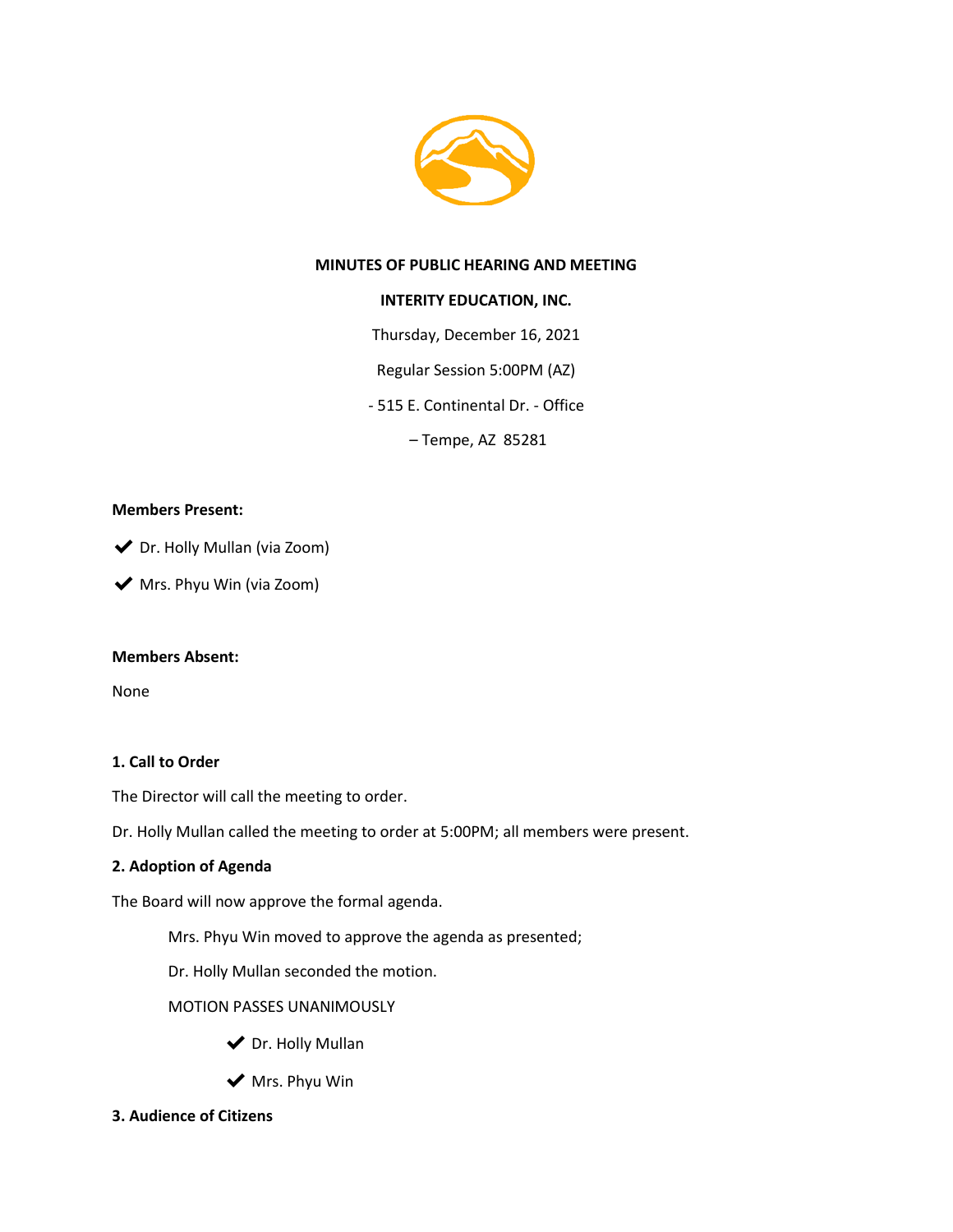At this time, the President of the Board will ask members of the audience if they would like to speak regarding any issue before the Board. No formal action may be taken on any issue unless the item appears on the Agenda. Members of the public wishing to comment on an agenda item may do so at the time the item appears on the agenda. Items not on the agenda may be addressed during the "Audience of Citizens". The Board may respond to criticism, ask that staff review a matter, or place an item on future agenda.

None.

## **4. Executive Session**

A.R.S. § 38-431.03 permits an executive session or closed meeting to be held for discussion and consideration of any of seven particular subjects. A majority of the members of the Governing Board must vote to convene an executive session during a public meeting held prior to the executive session. The general public is properly excluded from such a session. Only those individuals necessary to the conduct of such a meeting may be present. All matters discussed in an executive session must be kept confidential by those attending. No vote may be taken during an executive session. Any final action on an item discussed in an executive session must be taken during a public meeting. A.R.S. § 38-431.03.

The purposes for which an executive session discussion may be held are the following:

- A. Personnel matters involving a specific individual.
- B. Confidential records.
- C. Student discipline matters.
- D. Legal advice provided by the public body's attorney.
- E. Discussion of pending or contemplated litigation with the public body's attorney

F. Instruction of designated representatives concerning negotiations with employee organizations.

G. International and interstate negotiations and negotiations by a city or town with a tribal council.

H. Instruction of designated representatives concerning negotiations for the purchase of real property.

None

## **5 Discussion and Findings for Five Year Review Compliance Reports and Action**

## **Student Handbook**

Page 11 of the school handbook not in compliance with "Defining Excused Absences" G1 Susan Scott corrected handbook to be incompliance. No Action Required **Fire Inspection** Need to submit passing Fire Marshal's Inspection Report A passing Fire Marshal's Inspection was competed on Thursday 16, 2021. No Action Required

#### **Amendment of Charter Mission**

The current Charter mission does not align with current operating mission.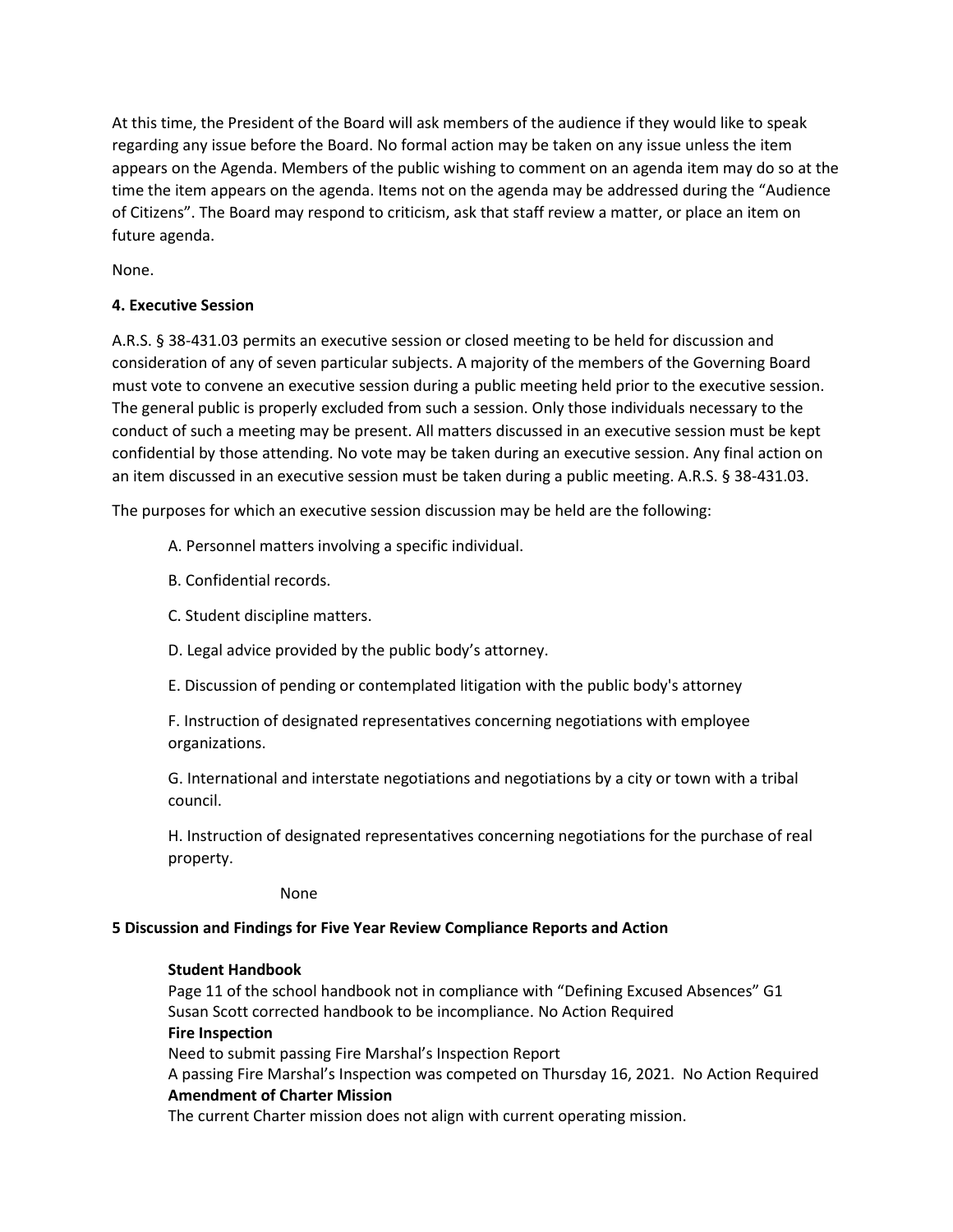Mrs. Phyu Win moved to approve the amendment change in Charter Mission.

Dr. Holly Mullan seconded the motion.

## MOTION PASSES UNANIMOUSLY

- ◆ Dr. Holly Mullan
- ◆ Mrs. Phyu Win

## **Program of Instruction Amendment**

Discussion to amend Program of Instruction. The current curriculum is being provided by Edmentum computer-assisted online program. This blended learning model allows for teacherled instruction as well as independent (self-paced) instruction.

#### Narrative attached

Mrs. Phyu Win moved to approve the amendment change to the Program of Instruction.

Dr. Holly Mullan seconded the motion.

## MOTION PASSES UNANIMOUSLY

- ◆ Dr. Holly Mullan
- ◆ Mrs. Phyu Win

## **School Specific Change in Grades Amendment**

Changing demographic composition of the community has led to student population decrease in our elementary program.

Narrative attached

Mrs. Phyu Win moved to approve the School Specific Change in Grades Amendment.

Dr. Holly Mullan seconded the motion.

## MOTION PASSES UNANIMOUSLY

- ◆ Dr. Holly Mullan
- ◆ Mrs. Phyu Win